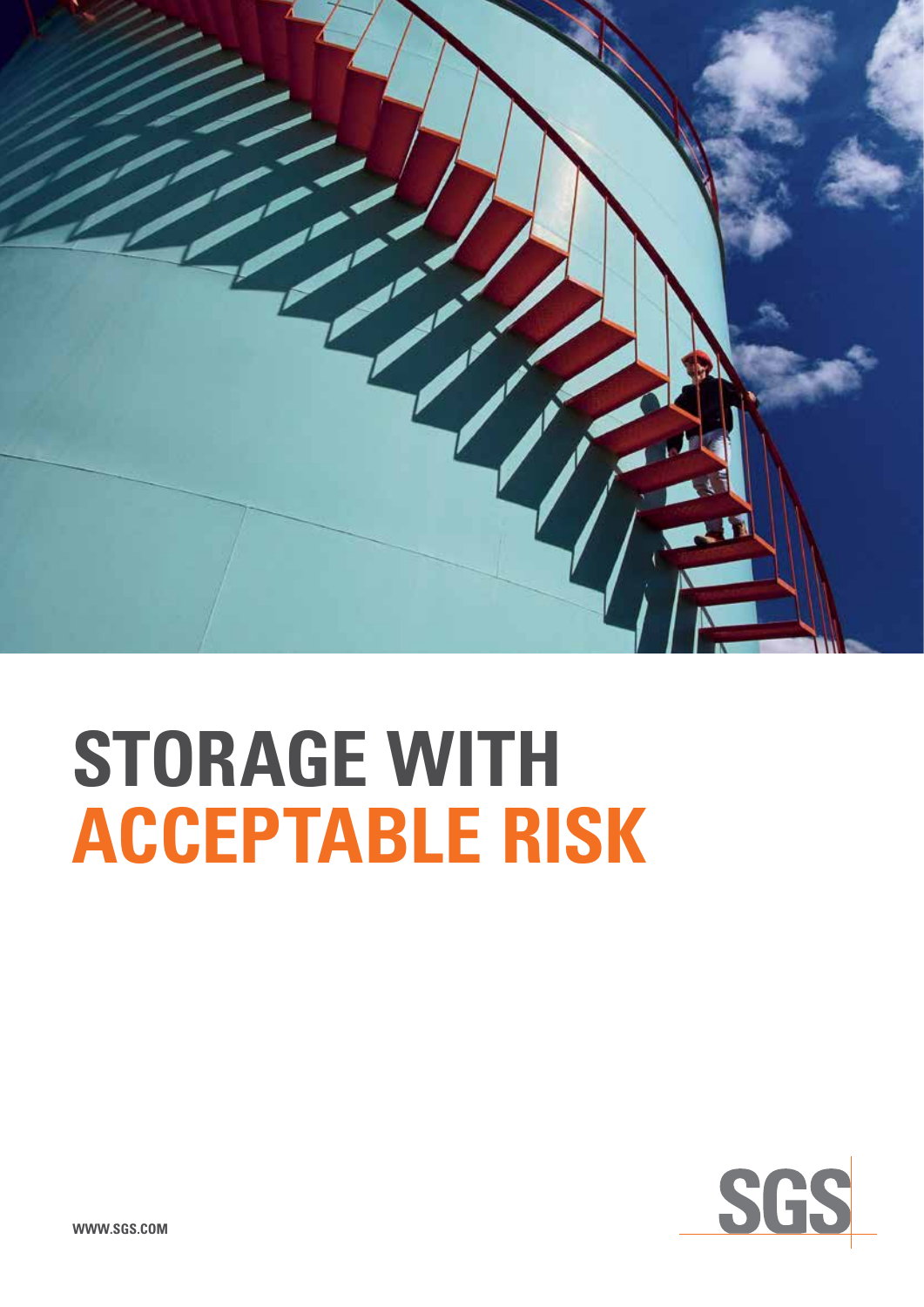

### **YOUR COMPETENT BUSINESS PARTNER FOR INSPECTION, VERIFICATION AND TESTING**

Storage of large quantities of hazardous substances entails risk for the population, the environment and the surrounding area. Spills of hazardous substances into the soil can lead to expensive decontamination processes. Leakage from storage tanks containing oil, gas or chemicals can be caused by the influence of weather on the external surfaces, or material can be affected by internal temperature variations. These situations could lead to a disaster. Periodic inspections, conducted in good time, can prevent such disasters from happening.

Headquartered in Geneva, Switzerland, the SGS Group is the global leader and innovator in inspection, verification, testing and certification services.

Founded in 1878, SGS is recognised as the global benchmark in quality and integrity.

Industrial Services as one of the largest business lines within the SGS Group is

a global provider of technical inspection, verification, testing and conformity assessment services for all industrial markets.

The core values of complete independence, transparency and integrity guide us in our mission to deliver first-class services on a constant high quality level to customers around the world.

Partnering with SGS guarantees access to unparalleled know-how and facilities. We eliminate uncertainty, enhance mutual confidence, and offer you the freedom to concentrate on the things that really matter: the growth of your core operations and the profitability of your enterprise.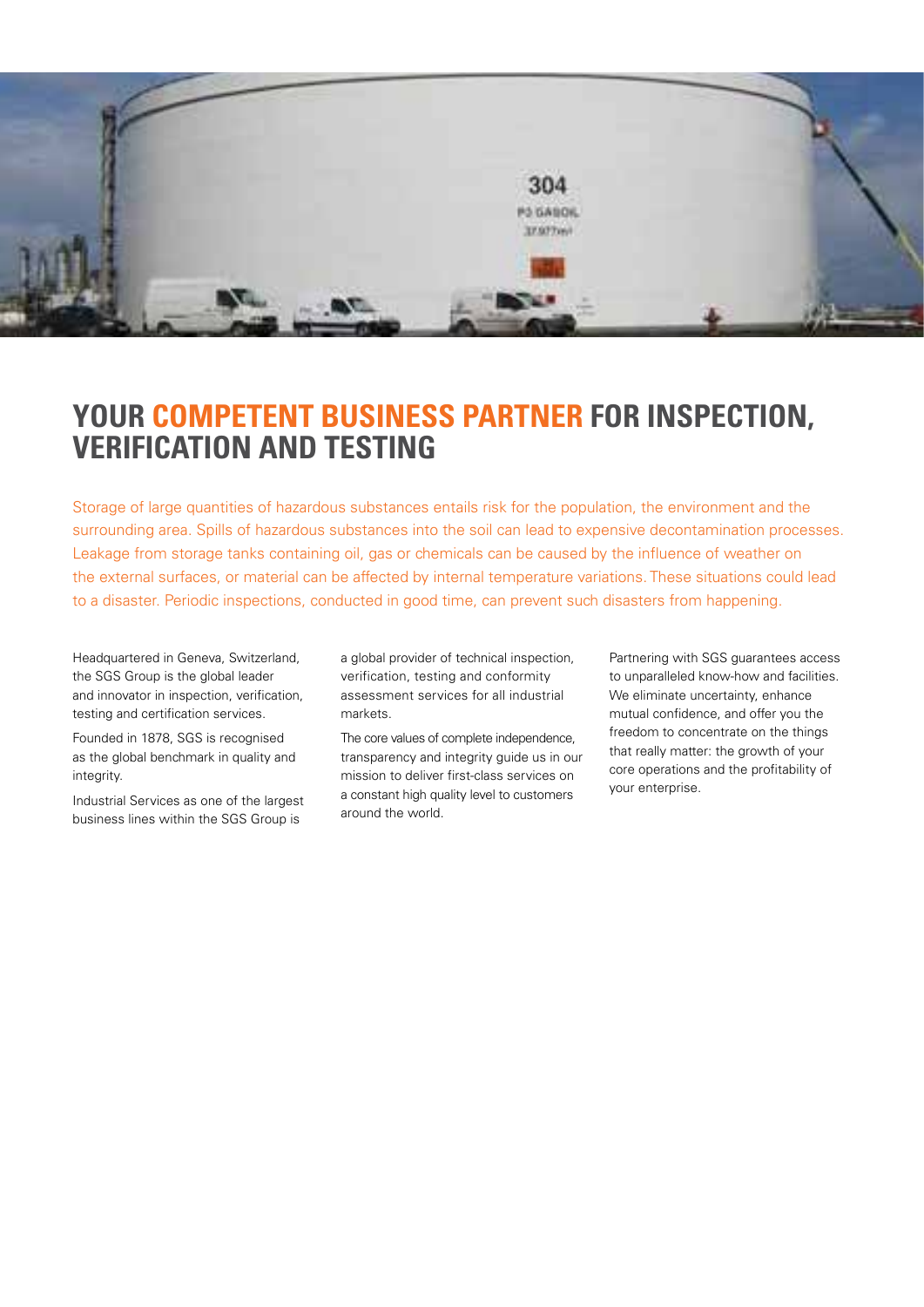

### **STORAGE TANK INSPECTION & AUDIT**

In order to assure your Storage Tanks compliance with Local Regulations as well as with the relevant Standards and Codes, SGS provides Technical Audits according to EN 14015, API 650 or 653, EEMUA 159 or Clients' Specifications.

These Inspections include

- Tank foundation and settlements evaluation
- Tank bottom evaluation
- Tank shell evaluation
- Tank roof evaluation
- Tank access evaluation
- Tank security instruments check
- Tank environmental study
- Survey of repairs

SGS has the experience, the accreditations and the equipment to carry out expert controls and inspections for owners of storage sites for hazardous substances and installations in all industrial sectors.

With the competence of a Notified Body, SGS performs independent assessment, testing and verification for storage tanks.

Besides periodic visual inspections, SGS is also a specialist in Non-Destructive Testing (NDT). By offering a complete range of Conventional NDT Techniques and Special Examinations, SGS is in the position to provide not just a list of standard techniques but solutions using a combination of multiple techniques.

#### **Full Service**

- Periodic visual external and internal inspections
- Fugitive emission and leak detection through infrared camera
- Mechanical integrity study
- NDT techniques
- Traditional NDT techniques
- Floorscan/Magnetic Flux Leakage
- Corrosion Mapping
- Tracing of system leaks and determination of material strengths
- Hydrostatic pressure tests
- Ultrasonic density tests
- Determination of water and sludge inside containers
- Determination of subsoil corrosiveness
- Safety systems control
- External thickness measurements and calculation reviews
- Adjustment and stamping of identification plates
- Welding procedures and welding qualifications for customary international standards, including ASME, ISO15614 and DIN EN 287
- Project Management and Supervision of Construction
- Environmental impact studies and risk analysis

SGS also monitors safety procedures for cleaning or welding activities of contractors during maintenance on-site. This applies for facilities such as

- Underground and aboveground flammable and hazardous product storage sites
- Storage tanks for compressed or liquefied gases

#### **Standards and Codes**

SGS inspects tanks for conformity with all international construction codes and standards, such as EN, API, BS, DIN, ASME, AD Merkblätter, RTOD.

#### **Recognition and accreditations**

- Accreditation according to EN ISO/ IEC 17020 and 17025
- NDT operators certified according to SNTC-1A and EN473 standards
- **Recognised Third Party**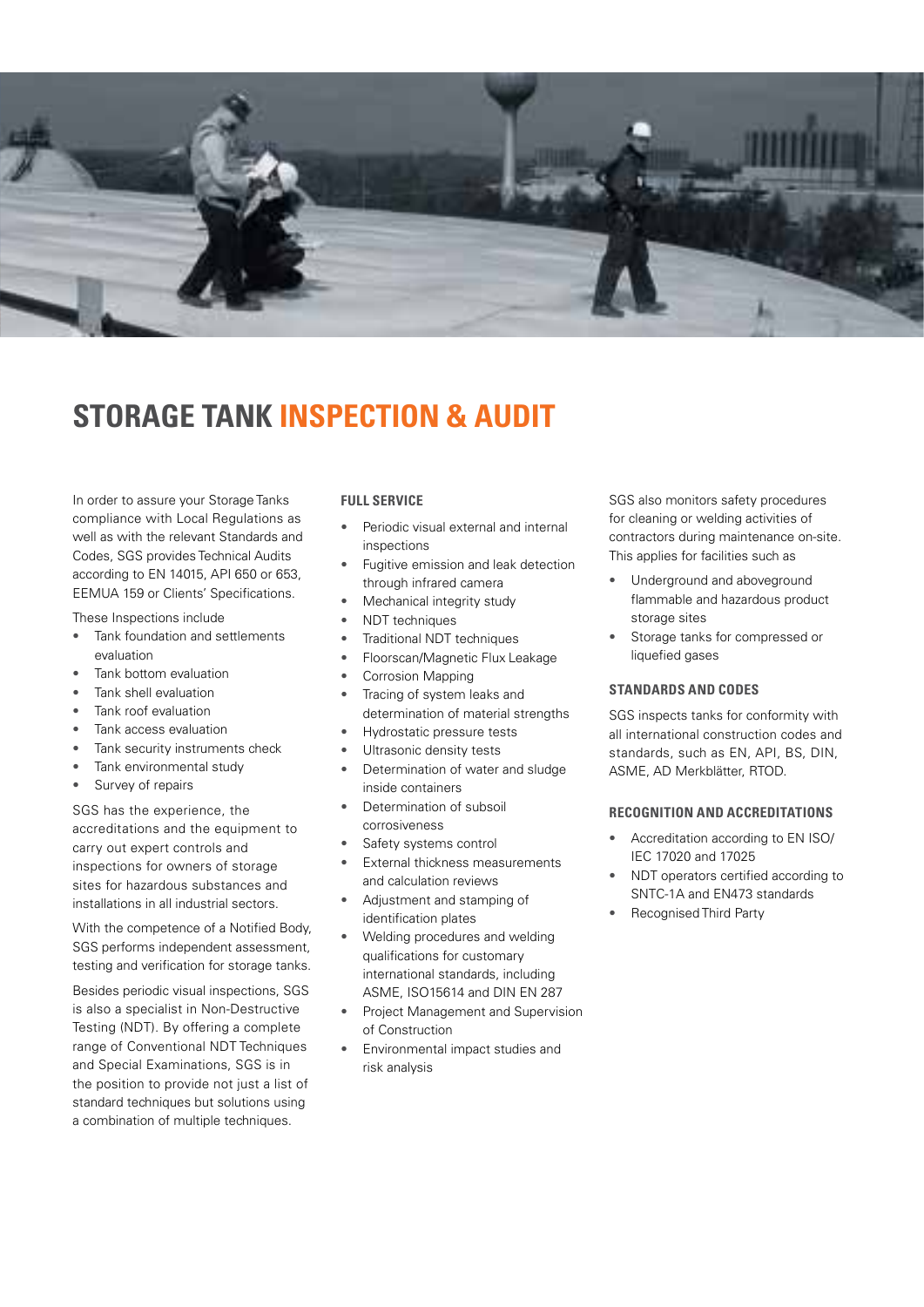

### **NON-DESTRUCTIVE TESTING**

The storage of dangerous goods in tanks must be executed in a safe way. In order to reduce the economical as well as the environmental risks, a thorough knowledge of the tank condition, and in particular the tank bottom and shells, is of outmost importance.

With the knowledge and inspection experience of SGS, Non-Destructive Testing (NDT) services provide your installation with added quality, cost reduction, business security and improved safety, for both existing and new installations. NDT gives a clear insight into the risk of leakage or other safety critical defects, which increases the integrity and safety within the installation, and hence avoids undue operating expenses.

Non-Destructive Testing of storage tanks includes several methods of examining materials, components and connections in order to identify and quantify material defects and degradations.

#### **Tank Bottom Inspection**

For the inspection of tank bottoms, SGS offers you a quick and above all reliable inspection by combining two techniques: Magnetic Flux Leakage (MFL) and Ultrasonic Testing (UT). By using these two techniques, corrosion is detected effectively (MFL) and reliably quantified  $(UT)$ .

MFL is a detection technique, which detects volumetrically changes. A strong magnet induces a magnetic field in the material. On a corrosion spot, a leakage field will arise. The larger the corrosion the larger the field will be.

After the fast MFL inspection is done, the "suspicious" areas of the tank bottom surface will be quantified by the slow but more accurate UT.

#### **Tank Shell Inspection**

To assess the accurate wall thickness of tank shells we use a rugged remote access ultrasonic crawler. The equipment is designed to allow cost effective ultrasound thickness measurements on above ground ferro-magnetic structures without the need for costly scaffolding or rope access.

The crawler system can be automatically or manually operated and transverses the tank shell either at equal distant points or 100% around the tank circumference.

The multi-axis robotic inspection arm is capable of taking ultrasonic measurements and transmitting the wall thickness and A – and D-Scan inspection data in real time to the operator's remote panel. Different colours will visualise degradation levels and concentrations of corrosion during the scan and later in the report.

#### **Special Leak Testing**

Leaks in installations or vessels can cause environmental pollution and waste of expensive fuel and energy. Therefore, Leak Testing is performed to locate leaks and measure the leakage of pressurised (or decompressed) test products.

SGS performs the following Leak Test methods

- Ammonia Leak Test
- **Helium Leak Test**
- **Bubble Leak Test**
- Pressure Change Measurement Test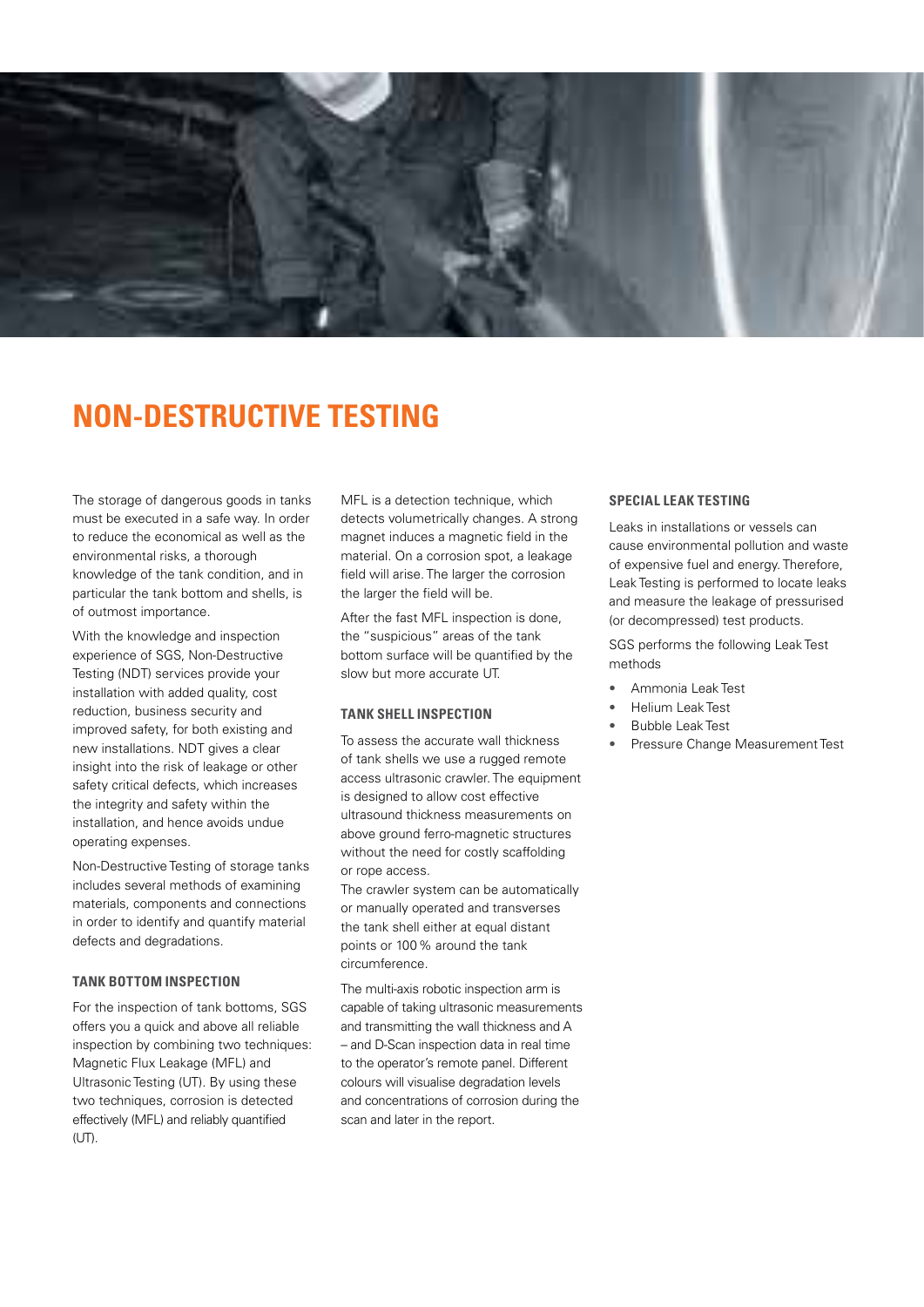

### **TANK CALIBRATION**

Reliable quantity measurement is the critical basis of good contractual relationships in worldwide trading of chemicals, petroleum products and liquefied gases.

This can only be assured by accurate and regular calibration.

When you need to be sure of your tank calibration results, SGS has the leading solution. SGS innovative laser-calibration measurement technology helps companies to reduce time and costs of tank management, as well as offering precise storage tank calibration to ISO7504.

Our motorised laser technology and specialist software deliver results that are accurate, fast and safe to cost-efficient management for storage tanks, gas vessels and stockpile measurements. Not just volumes, but accurate roundness surveys, tank tilt and settlement and other construction measurements are straightforward.

What is the precise capacity of your tank? The difference can mean thousands of dollars to your business. SGS' approach will replace the traditional 2-day turnaround with increased accuracy.

Features include

- Tank floor volume measurement that can save 300% compared to alternatives
- Automated measurement to minimise human errors
- Faster results  $-$  just four hours
- Feduce down-time on your plant operations

The combination of accurate, fast and comprehensive calibration results helps companies to drive cost-efficiencies. Our calibration engineers use the measurements to deliver comprehensive results, so you can

- Gain a more accurate picture of the current dimensions and state of your bulk storage containers
- • See a visual guide to the condition of your plant using our 3D mapping of the results
- Enable long-term management of maintenance using trend analysis of historical results

SGS offers you a full-service approach, and provides regular measurement to reduce the total plant cost of ownership, and to

- • Deliver volumes with calibrated and measured confidence over time
- Calibrate to constantly be within agreed limits
- Use our 3D modelling of tank floor and shell to plan future floor levelling and floating roofs installation
- Have 24/7 access to your data

When you use one of our highly trained and professional calibration engineers, you are tapping into the SGS global network of the world's leading inspection, verification, testing and certification company. You will find our calibration experts have the years of experience needed to manage a wide range of measurement situations.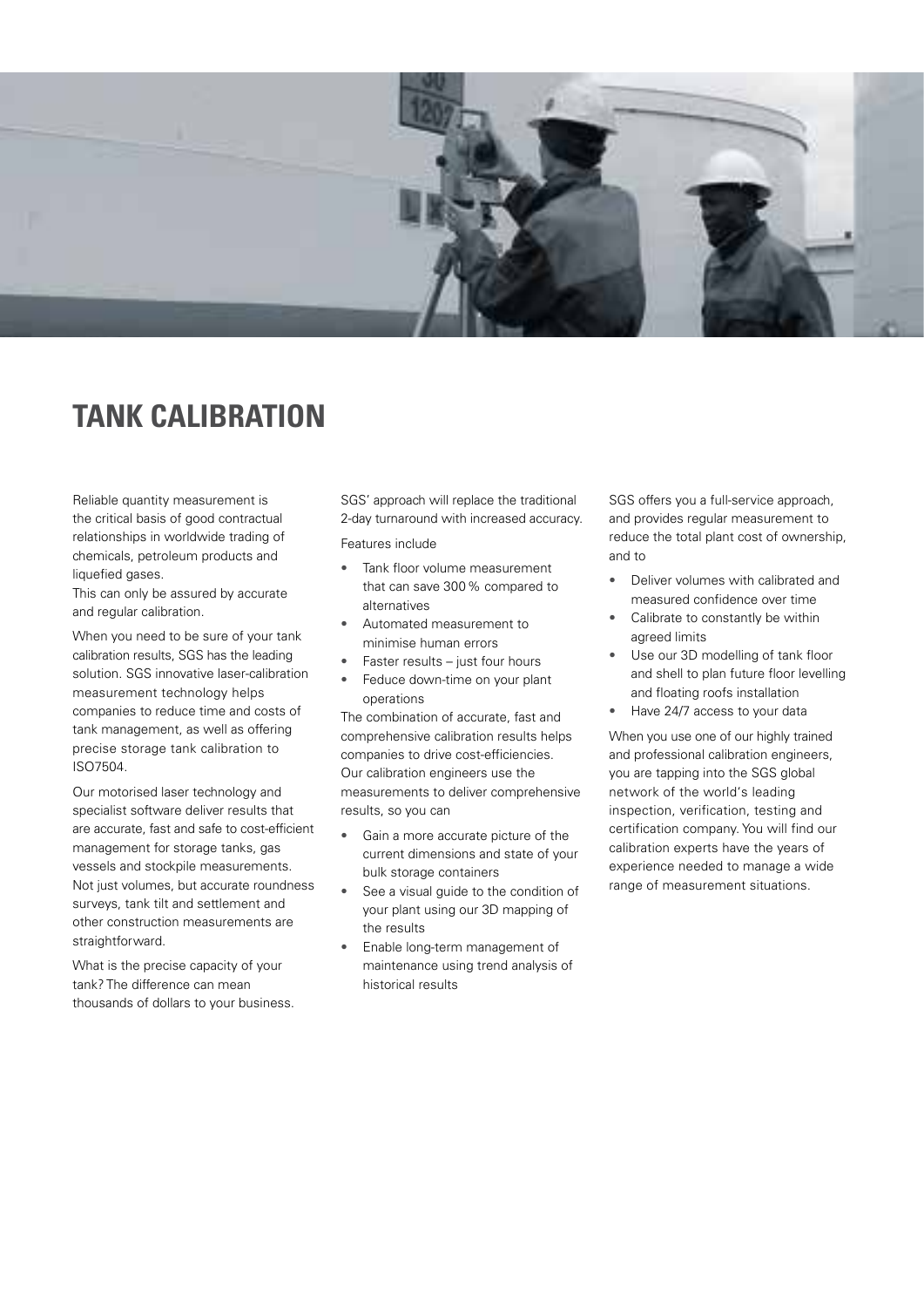

### **Tank Leak Detection**

Above ground, storage tanks are a key part of any distribution operation. From a commercial point of view, product leakage results in a direct loss of revenue. From an environmental view, product leakage can lead to contamination of soil and water courses leading potentially to punitive action from the Environmental Agency and negative corporate publicity.

SGS cooperates with Mass Technology Corporation (MTC) and offers a quantitative tank leak detection system, which does not require tank entry thereby dramatically reducing costs. Our tank leak detection system monitors the mass of liquid in the tank over a period of time in order to identify the presence and magnitude of any leakage. Liquid mass is derived from the head pressure at the bottom of the tank. This is measured using a differential pressure transmitter which is located along with the PLC outside of the tank.



The pressure head at the base of the tank is transferred to the transmitter using a nitrogen bubbler system.

The sensitivity of the system is impressive, with level changes of the order of 0.004 mm per hour detectable. This equates to a leakage rate of less than 3 litres per hour from a 30 metre diameter tank.

The SGS-MTC system has the potential to defer the need for the hazardous and costly entry to a tank for inspection purposes. Our system replaces automatic tank entry with a periodic "health check". Tank entry is only triggered when a health check identifies that the tank is leaking, thereby eliminating unnecessary spend, and allowing the maintenance budget to be focussed where it is actually needed. In cases a leak has been observed, but the offending tank cannot be identified, this system enables the operator to find the leaking tank without having to take them all out of service. Unnecessary expense is eliminated and the risk to personnel minimised as only leaking tanks will be entered.

#### **ADVANTAGES**

- Accuracy unaffected by fluid temperature changes
- • Non-intrusive, non-hazardous and intrinsically safe
- Minimal tank preparation
- No tank stabilisation time
- Prompt, conclusive and quantitative results
- No capital investment by tank owner
- Not affected by water at tank bottom or product stratification
- Not influenced by roof or tank bottom structure
- Test of any viscous fluid at routine operating conditions and capacity

#### **CAN BE USED TO**

- Supplement alternative inspection plans for API 653
- Evaluate tank bottom integrity after internal inspections
- Perform periodic tank bottom assessments in accordance with API 653
- Classify and prioritise tanks for future repairs
- Document tank bottom integrity in conjunction with a hydrostatic test
- Determine the existence of a suspected leak
- Comply with or supplement company policies for leak detection programmes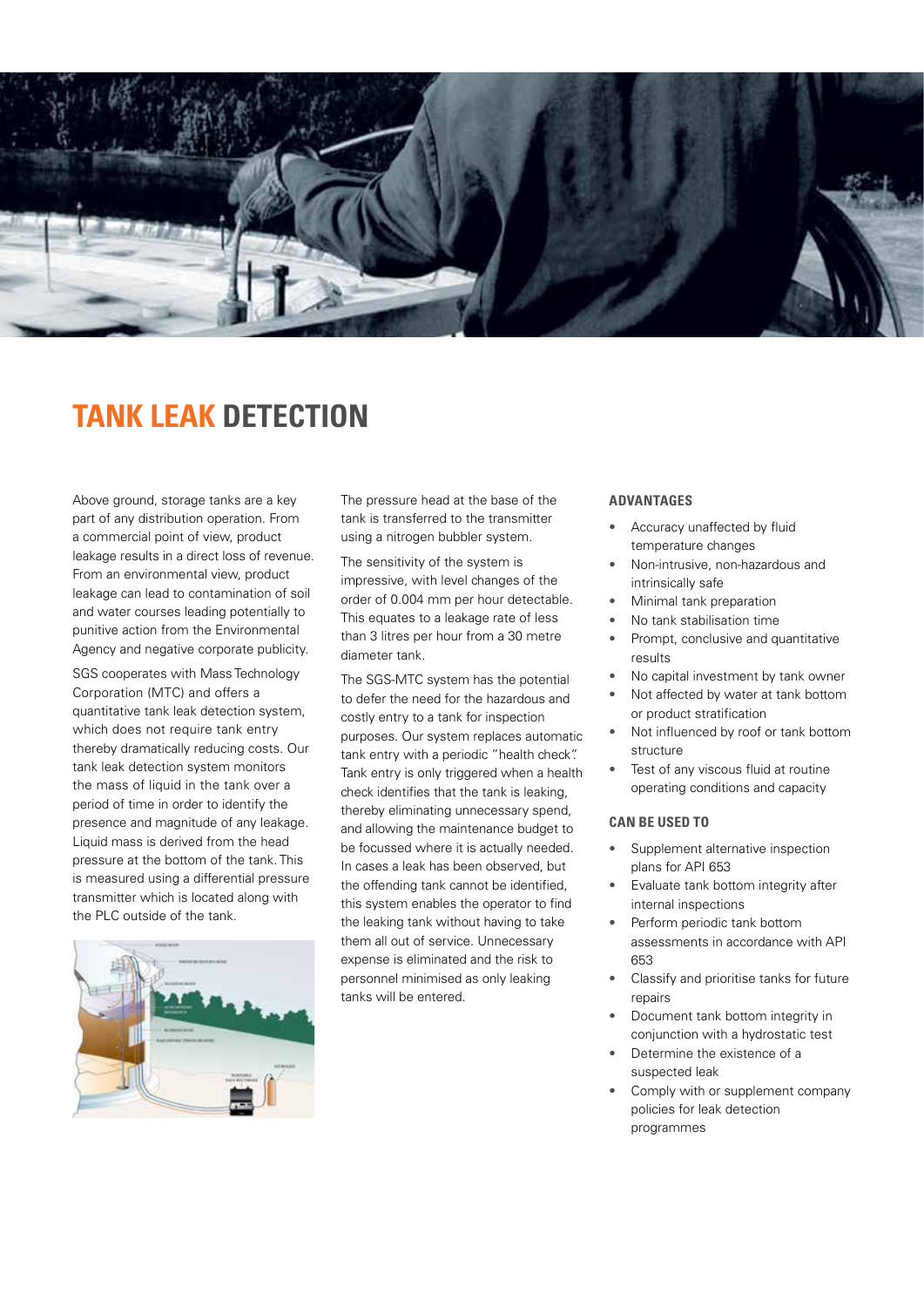### **AMERICAS**

440 OFFICES AND LABORATORIES<br>17,700 EMPLOYEES

### **SGS** GENEVA \*

## EUROPE, AFRICA AND<br>MIDDLE EAST

巡

825 OFFICES AND LABORATORIES<br>32,000 EMPLOYEES

### **ASIA PACIFIC**

385 OFFICES AND LABORATORIES<br>30,300 EMPLOYEES

#### **Contact**

**SGS is the world's leading inspection, verification, testing and certification company**